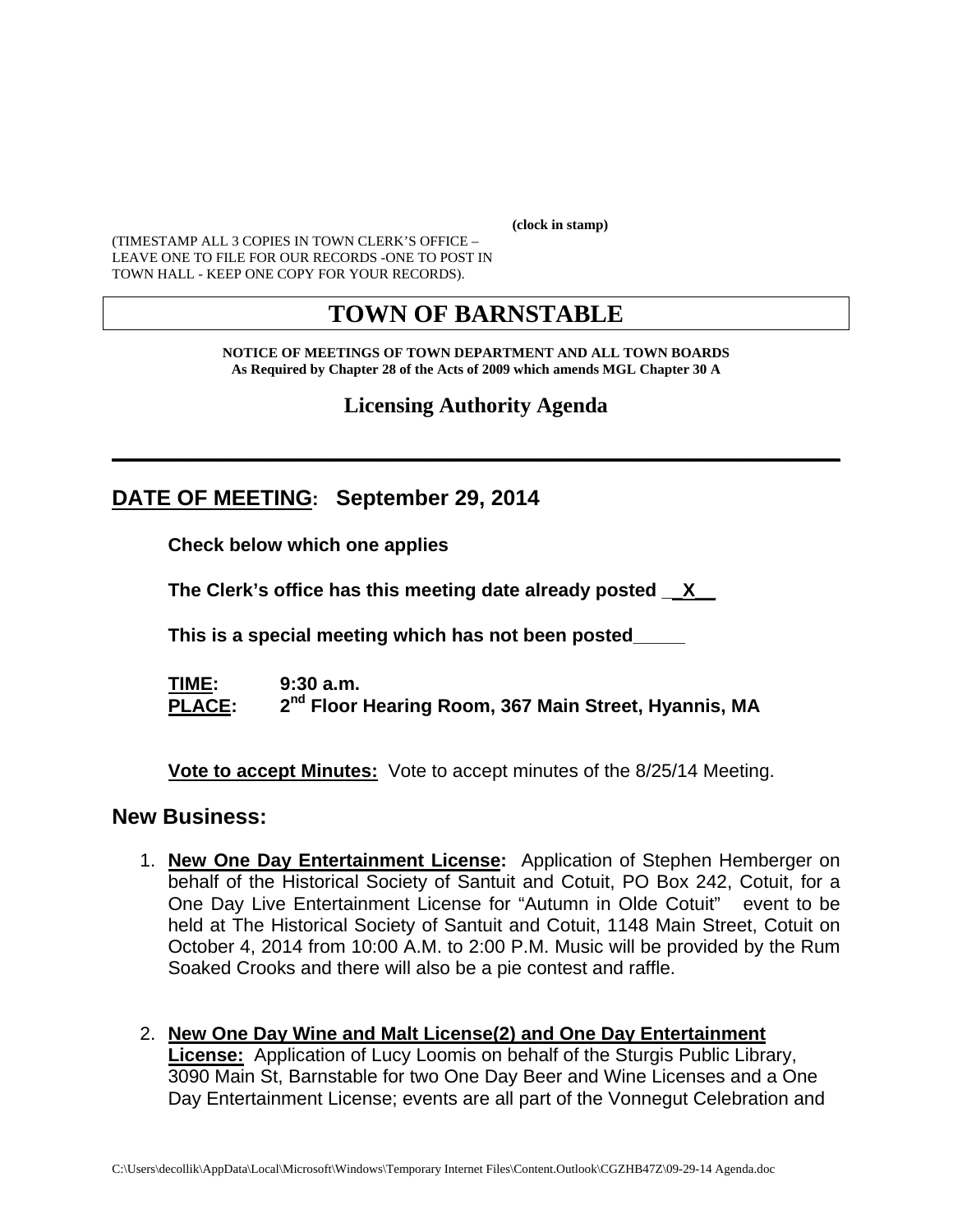will be held at the Sturgis Public Library. Friday, October 10, 2014 from 5:30-7:00 PM; kick-off reception, Sunday October 12, 2014 2:00 – 3:30 PM; jazz concert and 6:00 – 8:00 PM; Chowder fest finale with an attendance of 100 people inside as approved by the Building Commissioner.

- 3. **New One Day Wine and Malt License:** Application of Puritan Clothing Company of Cape Cod, 408 Main Street, Hyannis for a One Day Wine or Beer License for a charity fund raisers with a maximum capacity of 100 as approved by the Building Commissioner to be held at the store location on October 2, 2014 from 5:00PM to 8:00 PM.
- 4. **New One Day Entertainment Licenses (6):** Application of Susan Lewsen on behalf of the German American Club of Cape Cod, PO Box 187, Hyannis, for six One Day Live Entertainment Licenses for dinner dances to support the German American presence on Cape Cod. Events to be held at St Mary's Parish Hall, Route 6A, Barnstable; on the following dates October 11, 2014, December 13, 2014, February 14, 2015, April 11, 2015, May 9, 2015 and June 13, 2015 from 6 PM to 10 PM. Music will be provided by the Vagabond and Alpenbumen bands.
- 5. **Forfeit of License for Outback Steak House of Florida LLC d/b/a/ Outback Steakhouse:** Common Victualler All Alcohol License, 1070 Iyannough Road, Hyannis, MA
- 6. **Forfeit of License for Carabelle's LLC, d/b/a/Carabelle's:** Junk Dealer's License, 86 Route 149, Marstons Mills, MA
- 7. **Change of Hours for Moonshine Inc d/b/a Moonshine Liquors:** Retail Package Goods Store License, 101 Iyannough Road, Hyannis, MA
- 8. **Change of Hours for M.A.General Inc d/b/a Sea Street Food Mart:** Retail Package Goods Store License, 231 Sea Street, Hyannis, MA

## **Public Hearings:**

- 1. **New Class II Auto Dealer License:** Application of Casey T. and Ryan M. De Vincent d/b/a The Car Guys, for a new Class II Auto Dealer License at 741 Yarmouth Rd, Hyannis; changing from a d/b/a to The Car Guys, Inc. Approved footprint for a maximum of 43 used vehicles to be parked outside per approval of the Building Commissioner; 38 display, 1 handicap, and 4 customer/employee.
- 2. **Change of Manager on Annual Wine and Malt License:** Application of NXBP, LLC d/b/a Pizza Wave, 3864 Falmouth Road, Marstons Mills, on their Annual, Wine and Malt License, for a Change of Manager from Branko Pishev to Nestor J. Xhupi.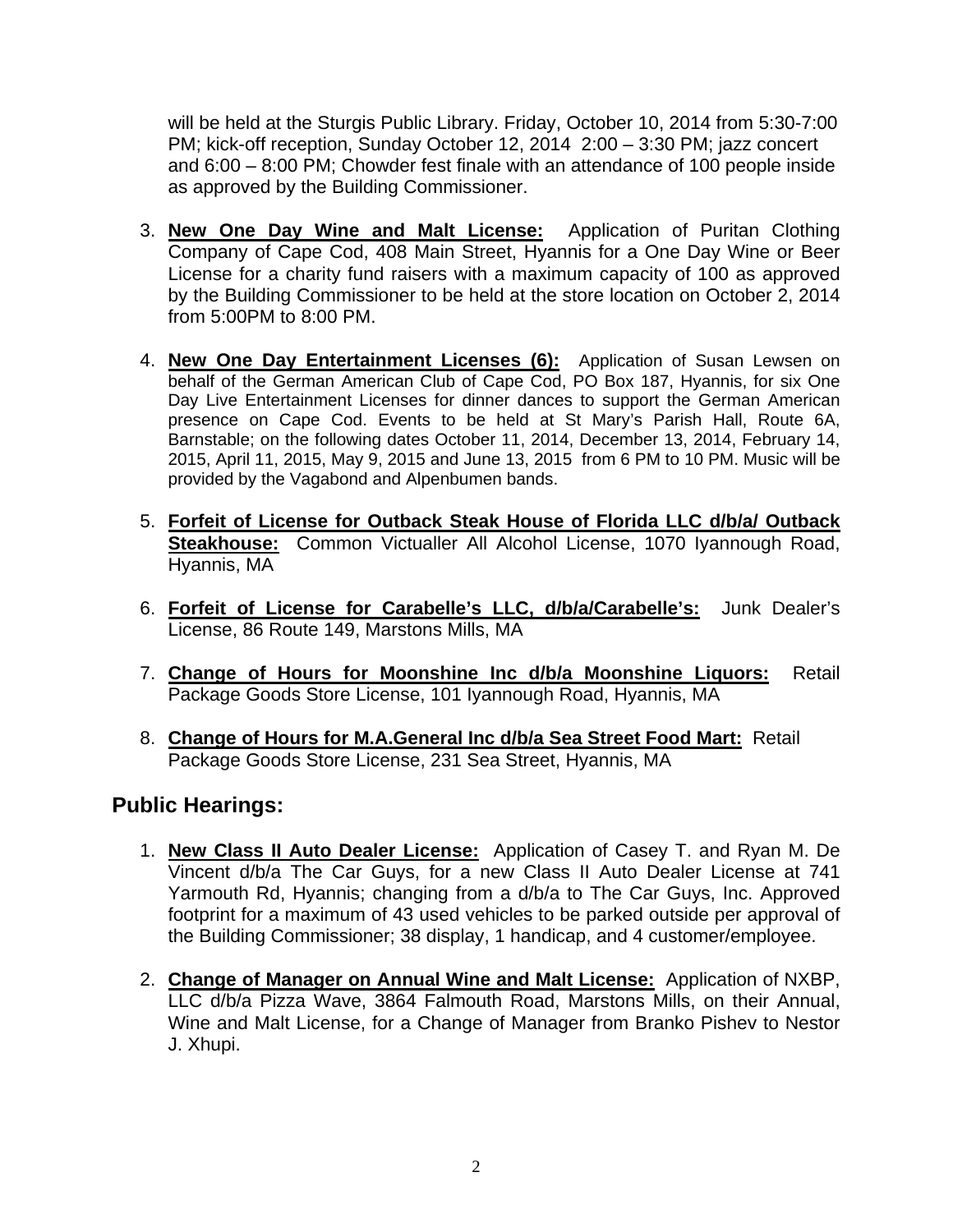- 3. **New Officers/Directors and Change of Manager for All Alcohol CommonVictualler License:** Applications of Robins Nest Grill, Inc., d/b/a Eclectic Café, 606 Main Street, Hyannis, MA, for a change in corporate Officers/Directors and a change of Manager from Robert A. Najarian to Edward A, Rosario.
- 4. **New All Alcohol Annual Common Victualler License:** Application of Hyannis El Rodeo LLC d/b/a El Rodeo, Raul Herta, Manager, 1070 Iyannough Rd, Hyannis. One Story brick restaurant unit with main entrance, side emergency, one take out door & kitchen entrance in the Festival Plaza at Hyannis shopping center containing approximately 7000 square feet. Dining area (3350 sq ft), bar area (960 square feet) capacity 220. Kitchen area (2500 square feet) storage includes walk-in cooler, walk-in freezer, dry goods storages & small office all part of the kitchen. 12x75 Indoor patio area accessed only from the interior, (with an emergency exit gate) capacity 50; total of 270 as approved by the Building Commissioner.

### **New Show Cause Hearings:**

1. **Show Cause Hearing for Pain D'Avignon:** The Barnstable Police Department has requested a Show Cause Hearing be called for Pain D'Avignon II, Inc., d/b/a Pain D'Avignon Café Boulangerie, 15 Hinckley Road, Hyannis for the following alleged violations on 6/01/2014:

Code of the Town of Barnstable, MA, § 501- 5, Section D: By allowing patrons to consume beverages outside the licensed premise. § 501-10, Sections A & K: By allowing a band to perform outside in the parking lot. By having outside speakers attached to the front of the building. § 501-10, Section B: Music could be heard by the reporting party on Ridgewood Ave over half mile away and music could be heard by Officer Maher from 300 feet away. § 501-10, Section C: Patrons were dancing in a patio area that by description was for outside dining. § 501-10, Section I: By failing to apply for a license after being informed to do so on August 7, 2013. § 501-5, Section B: By moving tables and chairs out of patio area. § 501-8, Section A: By allowing the above actions to take place on August 7, 2014 after being advised of the regulations of the town in 2013.

**\*\*\*\*Postponed until 10/27/2014 Licensing Authority Hearing\*\*\*\*** 

2. **Show Cause Hearing for House of Bud's:** The Barnstable Police Department has requested a Show Cause Hearing be called for House of Bud's Inc. d/b/a/ House of Bud's, Candace Chambers, Manager, 959 Bearse's Way, Hyannis for the following alleged violation on 6/03/2014: Code of the Town of Barnstable, MA, 501-10, Section B: No entertainment at the licensed premises may be conducted in a manner such that the noise from the entertainment can be heard outside the boundaries of the premises, by allowing the level of music to be played in such a manner that it could be heard outside the establishment at over 300 feet away.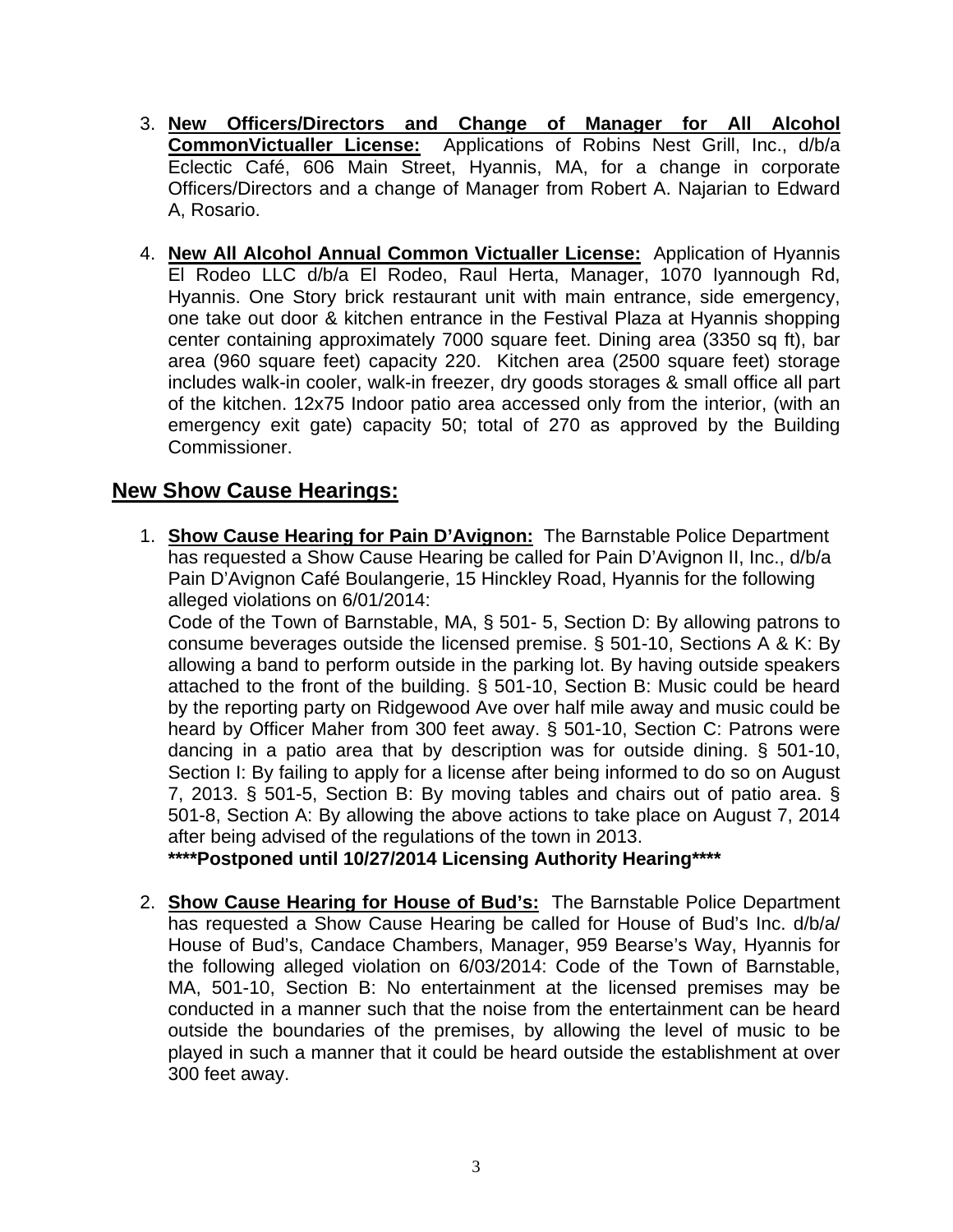- 3. **Show Cause Hearing for Bobby Byrne's:** The Barnstable Police Department has requested a Show Cause Hearing be called for Shenanigan's Inc., d/b/a Bobby Byryne's Hyannis Pub, Zeph Sage Dannewitz, Manager, Manager, 489 Bearse's Way, Hyannis for the following alleged violation on 8/28/2014: Code of the Town of Barnstable, MA, 501-7: Licensees are responsible for ensuring that minors are not drinking alcoholic beverages on the licensed premises, whether served to them by an employee or handed to them by an another patron.
- 4. **Show Cause Hearing for Auto Smart LLC:** The Town of Barnstable Licensing Authority has requested a Show Cause Hearing be called for Auto Smart LLC, 202 Yarmouth Road, Hyannis, Darrell Fietz, Manager, for customer complaint with unsatisfactory resolution.

# **Continued Show Cause Hearings:**

1. **Show Cause Hearing for Auto Smart LLC:** The Town of Barnstable Licensing Authority has requested a Show Cause Hearing be called for Auto Smart LLC, 202 Yarmouth Road, Hyannis, Darrell Fietz, Manager, for customer complaint with unsatisfactory resolution. There will also be a review of all complaints filed against licensee and their respective histories.

**\*\*\*\* Continued from 8/25/2014 Licensing Authority Hearing\*\*\*\*** 

2. **Show Cause Hearing for Eclectic Café:** The Barnstable Police Department has requested a Show Cause Hearing be called for Robin's Nest Grill Inc., d/b/a Eclectic Cafe, Robert Najarian, Manager, 606 Main Street Way, Hyannis for the following violation: Code of the Town of Barnstable, MA, 501-14, Section C & D: Failure to obey an order or condition of the Licensing Board. Licensee failed to appear to mandatory alcohol licensing meetings offered by the Barnstable Police Department.

**\*\*\*\* Continued from 8/25/2014 Licensing Authority Hearing\*\*\*\*** 

3. **Show Cause Hearing for Bangkok Cuisine:** The Barnstable Police Department has requested a Show Cause Hearing be called for Bangkok Cuisine Hyannis Inc., d/b/a Bangkok Cuisine, Tanapon Tanasandil, Manager, 20 Independence Drive, Hyannis for the following violation: Code of the Town of Barnstable, MA, 501-14, Section C & D: Failure to obey an order or condition of the Licensing Board. Licensee failed to appear to mandatory alcohol licensing meetings offered by the Barnstable Police Department.

**\*\*\*\* Continued from 8/25/2014 Licensing Authority Hearing\*\*\*\*** 

4. **Show Cause Hearing For Willow Package Store:** The Barnstable Police Department has requested a Show Cause Hearing be called for Bilal Corporation., d/b/a Willow Package Store, Shakeel M. Farooq, Manager, 700 Yarmouth Road, Hyannis for the following violation: Code of the Town of Barnstable, MA, 501-14, Section C & D: Failure to obey an order or condition of